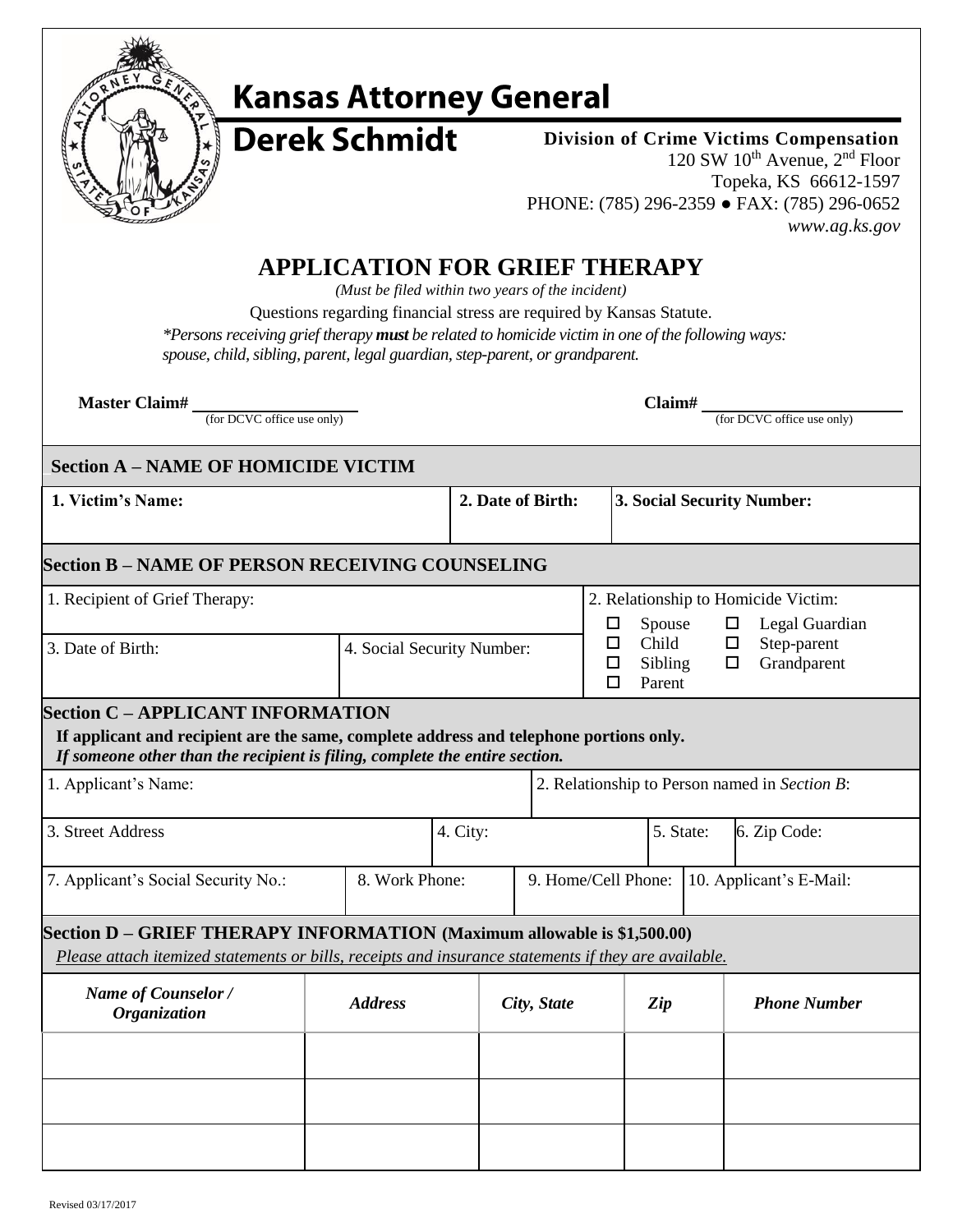#### **Section E – CERTIFICATION OF FINANCIAL HARDSHIP** *(Required by K.S.A. 74-7305(d)*

I (applicant) affirm the customary level of health, safety and education for myself and my dependents cannot be maintained without undue hardship as a result of the incident upon which this claim is based.

#### **Section F – ASSIGNMENT OF BENEFITS**

(1) Medical care expenses – I hereby assign any compensation awarded for unpaid medical care to the applicable medical care provider. This assignment is conditional that such provider agrees to accept a direct payment from the Kansas State Treasurer to pay 80% of allowable charges in satisfaction as payment in full. I authorize the Kansas State Treasurer to pay 80% of such allowable unpaid medical charges to the appropriate medical care provider.

(2) Non-medical care expenses – I hereby assign any compensation awarded for unpaid non-medical care charges to the applicable provider. I authorize the Kansas State Treasurer to pay any such allowable unpaid non-medical charges directly to the provider.

#### **Section G – CERTIFICATION OF CLAIM**

I hereby certify, subject to the penalty of fine or imprisonment, that all losses claimed herein are a direct result of the crime and that the information contained in this application for an award is true and correct to the best of my knowledge and belief.

#### **Section G – PROMISE TO REPAY**

Pursuant to K.S.A. 74-7312, I promise to repay the Kansas Crime Victim Compensation Fund, through the Crime Victim Compensation Board, if I receive payments from the offender (restitution or civil action), insurance, settlements or any other government or private agency resulting from this incident.

#### **AUTHORIZATION TO RELEASE CONFIDENTIAL INFORMATION**

I authorize and request any person having information with respect to the incident leading to the victim's personal injury or death necessary to the administration of this claim, *including all past law enforcement records, medical diagnosis, medical records, medical examination information, and medical claim information*, to release that information to the Crime Victims Compensation Board, or its representative. This release includes but is not limited to, private and governmental physicians and hospitals; local, state and federal law enforcement and prosecutors offices; local, state and federal court personnel, any employer; any private company or governmental agency which is providing, or may provide, medical or monetary benefits. I hereby agree and certify that no person shall incur any legal liability by releasing any information pursuant to this authorization. A photocopy of this authorization is effective and valid as the original. All information obtained by the Board will remain confidential pursuant to K.S.A. 74-7308 and amendments thereto. This Release of Confidential Information will remain in effect until terminated by me in writing.

for

Applicant's Signature *If recipient is 12 years or older, they must sign on this line.*

Applicant's Printed Name Recipient's Date of Birth

Date Last 4 Digits of Recipient's Social Security Number